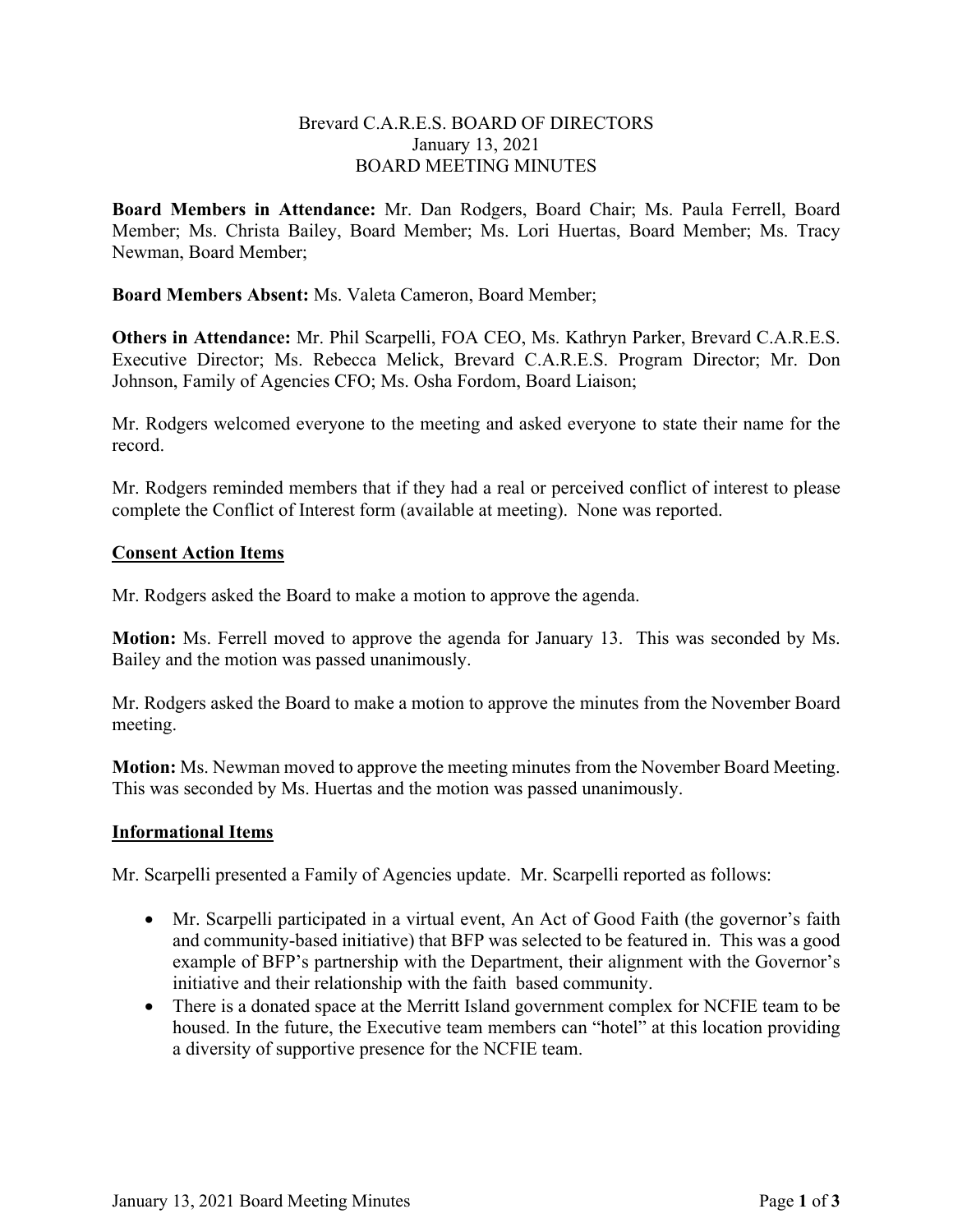- Mr. Scarpelli had the honor of participating in the National Veteran's Chamber of Commerce Radio Show on Friday, December 18th regarding child welfare and the impact of Post Traumatic Stress on the children and families they serve.
- The main office has a new location in Rockledge that is in the process of being renovated and is expected to be available in early summer for the relocation to begin.

Ms. Parker presented the Executive Director's report. Ms. Parker reported as follows:

- There was much concern about how this Christmas season would look for CARES children. The Marketing Department was contacted in October that there were organizations that had previously supplied large donations of gifts that would not be able to because they had to lay off their own employees. Fortunately, there were so many individual families who stepped up and said they wanted to support another family for Christmas. Through these donations CARES were able to provide gifts for over 320 children with donations that exceeded \$38,000.
- For CARES Christmas all staff meeting the leadership team dropped off goody bags to all the team members. In the bag was a bagel, cream cheese, a Christmas mug, hot cocoa mix, a card to play Christmas BINGO and a holiday headband. The team enjoyed a virtual Christmas party where teammates decorated doors in their home, and they did a Secret Santa exchange with Amazon making the deliveries directly to each other's houses.
- Brevard CARES was notified of an increase in the amount of funding available to families for housing issues. The Brevard Housing coalition received additional funding from the federal government because of COVID-19. Brevard Housing Authority authorized an additional \$ 55,636 that can be directly used on things such as utilities, rent assistance, deposits and other moving expenses.
- Prior to COVID-19 Brevard CARES was working with the MRT Managing Entity on expanding their Mobile Response Team to include services for all ages. Unfortunately, the grant that would have paid for this was not renewed. The Managing Entity, however felt that Brevard County needed this service and have committed an additional \$272,867 to their existing Mobile Response Team contract which will take the total amount to \$527,481. They have also extended the contract ending year 2023. The total amount for the contract is \$1,582,443.

Ms. Parker presented the Monthly Data Reports for October and November 2020.

Mr. Johnson provided a financial update for November 2020. Mr. Johnson presented as follows:

- Microsoft Dynamics (SL) 2018 financial software upgrade full transition to "go live" in the updated platform took place January 7, 2021. This marks a tremendous improvement in capability, reliability, and function.
- Rachel Friddle, Senior Director of Finance, has added significant strength and historical knowledge to the financial operations FOA-wide. Monthly closing and reporting has gained efficiency with her presence, and will continue to gain greatly as processes and procedures are reviewed and improved.
- Year-to-date total revenue matches total expenditures of \$1,142,462.